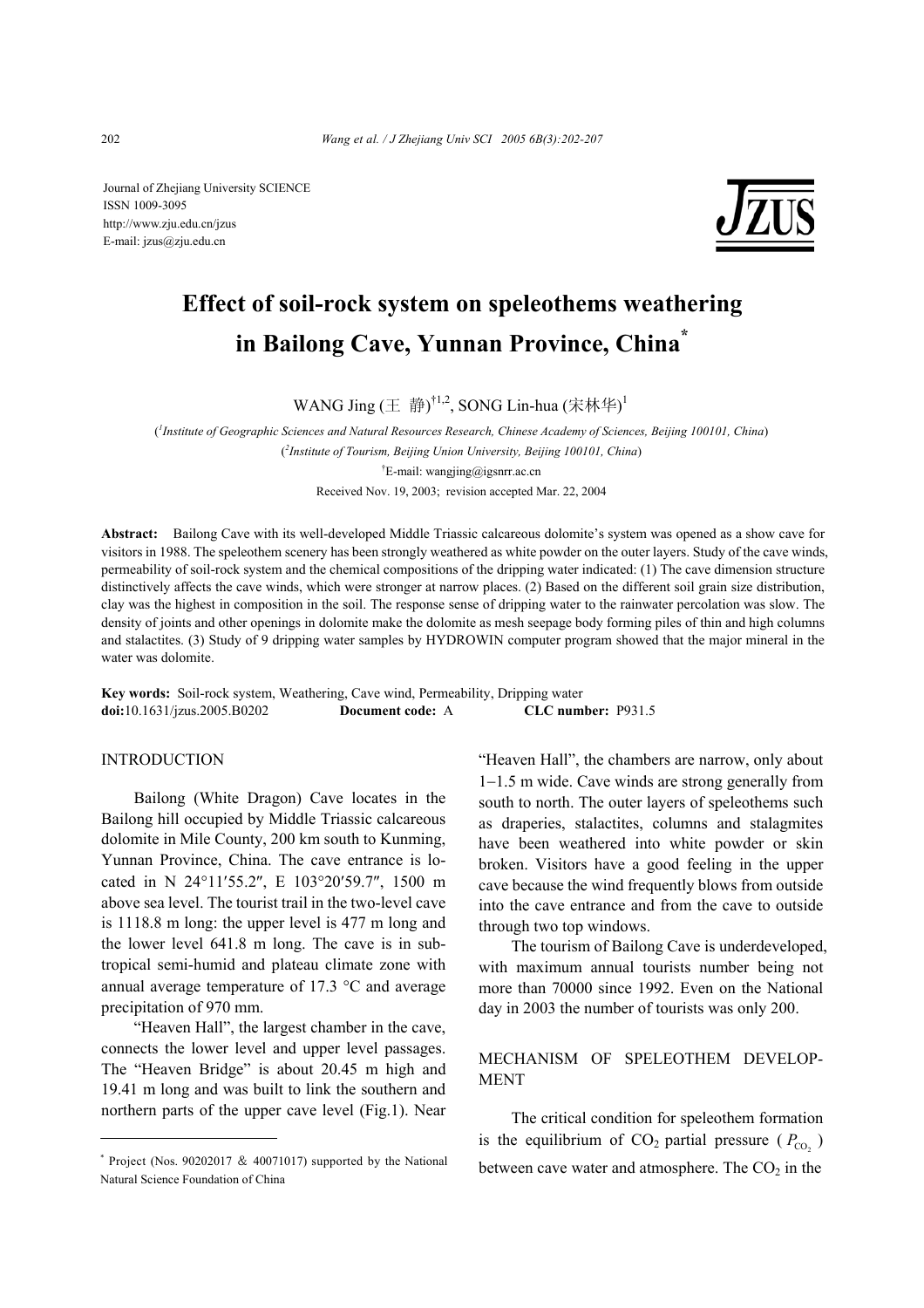

**Fig.1 The sketch map of Bailong Cave**

karst water is produced by microbes in the soil or breathed out from the roots of plants. When the soil water dissolves the soil  $CO<sub>2</sub>$ , it will become carbonate acid solution to strongly corrode carbonate rocks. The dynamics of the physico-chemical processes involves three phases of reactants  $(CaCO<sub>3</sub> (s)-CO<sub>2</sub>)$  $(g)$ -H<sub>2</sub>O (aq)) in the soil-rock system. The main chemical reactions in the soil-rock system providing the necessary  $Ca^{2+}$  for speleothem formation are:

$$
CO_2(g) \rightleftharpoons CO_2(aq) \tag{1}
$$

$$
2H_2O_2+CO_2 \rightleftharpoons 2H_2CO_3 \tag{2}
$$

$$
CaCO3+H2CO3=Ca2++2HCO3
$$
 (3)

$$
\Delta P_{\text{CO}_2} = \Delta P_{\text{CO}_2 \text{ (water)}} - \Delta P_{\text{CO}_2 \text{ (atm.)}} \tag{4}
$$

In Eq.(4), if  $\Delta P_{\text{CO}_2}$  >0, the CO<sub>2</sub> dissolved in the water will transfer to the cave air and the Saturation Index of Calcite (SIC) in the water will increase till calcite precipitates appear. If  $\Delta P_{\text{CO}_2}$  <0, the CO<sub>2</sub> in the air will be dissolved into water to corrode the carbonates of the old speleothems. The  $CO<sub>2</sub>$  solubility is determined by temperature and the  $CO<sub>2</sub>$  solubility in water is decreased with the increase of temperature (Bögli, 1978). The tourists breath and body energy emission, light from lamps and other tourist facilities releasing heat are the most important heat sources that increase the temperature of show caves (Dragovich and Grose, 1980; Craven, 1996; Baker and Genty, 1998; Cigna, 1993; Huppert *et al*., 1993; Villar *et al*., 1986). The number of tourists visiting Bailong Cave was so small that the tourism effects could be ignored.

#### STUDY METHODS

#### **Wind speed**

A made in Tianjin EY3-2A portable anemograph with precision of 0.01 m/s was used to measure the cave wind. We recorded cave wind on Oct. 6 and Oct. 7, 2003 inside the cave. Each time, we first measured the wind outside, then that observed in the cave. The cave wind was measured at the site of the main tourist scenery.

#### Soil properties and soil CO<sub>2</sub> concentration

The soil was sampled and  $CO<sub>2</sub>$  contents were measured in the stone teeth landscape just above the "Experiment Table" of Bailong Cave (Fig.2). This site was covered by 1.5−2.5 m high bush reforested in 1990. The soil was about 0−50 cm thick and filled to 50−120 cm in the limestone solution fissures. The soil was sampled at intervals of 10 cm from the surface down. Soil  $CO<sub>2</sub>$  content was measured by using GXH-3010D Infrared Analyzer in April and October, 2003 and  $CO<sub>2</sub>$  was measured at 10 cm depth intervals and was stopped on contact with bedrock.



Fig.2 Soil CO<sub>2</sub> concentration in Bailong Cave

#### **Dripping water chemistry**

A 125 ml plastic bottle equipped with a funnel was used to collect the dripping water. The pH,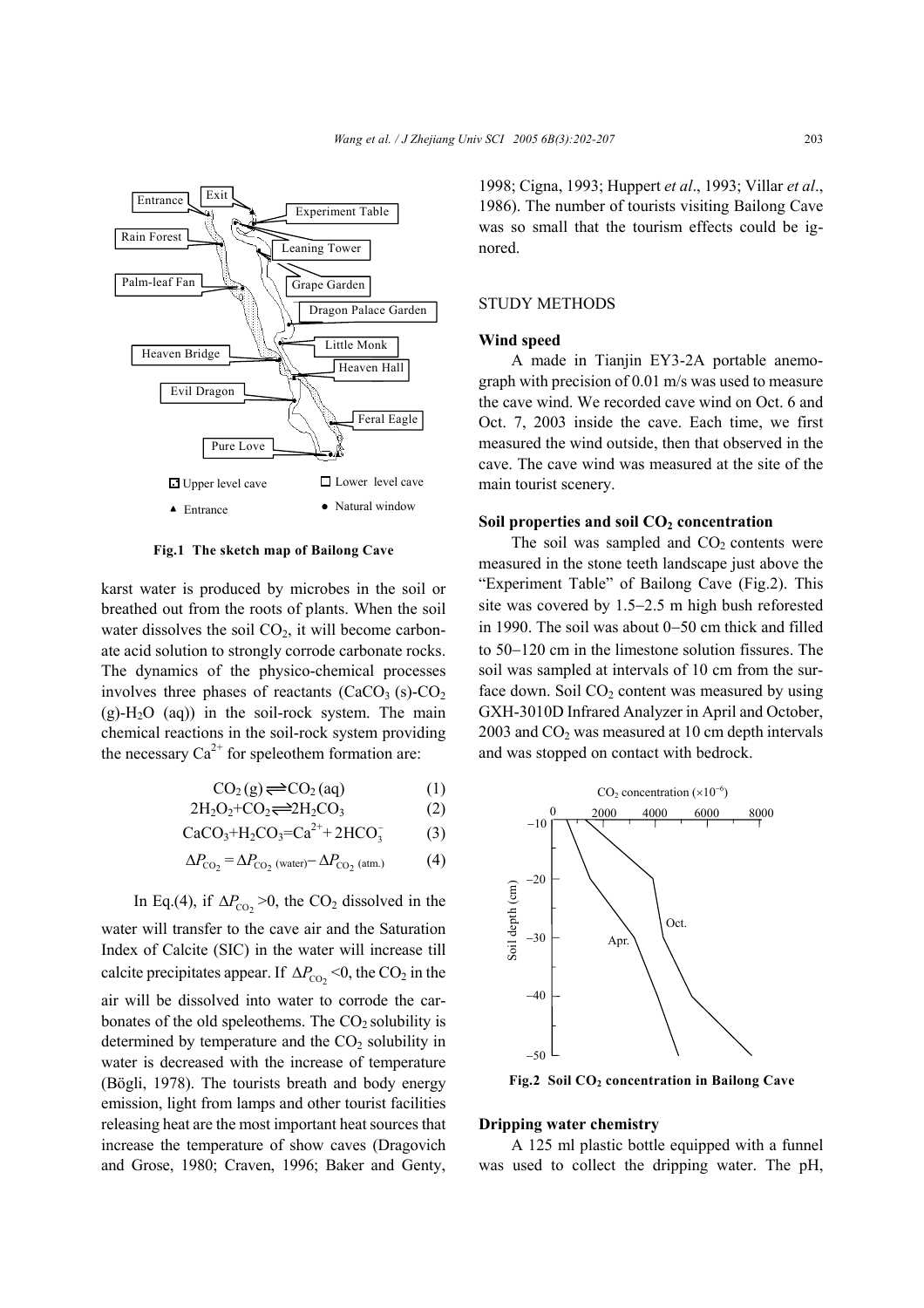conductivity and temperature of water were measured by pH-HJ90B and DDB-6200 respectively, the concentrations of  $[Ca^{2+}]$ ,  $[HCO_3^-]$ ,  $[CO_3^{2-}]$ ,  $[Mg^{2+}]$ were titrated with the classical method in the field laboratory, [Cl<sup>-</sup>] and [SO<sup>2-</sup><sub>4</sub>] were analyzed by titration and  $[Na^+]$ ,  $[K^+]$  by ICP spectrum apparatus in the IGSNRR (Institute of Geographic Sciences and Natural Resources Research)'s laboratory. All the SIC and soluble minerals in water were calculated by using HYDROWIN computer program.

# **RESULTS**

### **Cave wind**

The floor of Bailong Cave along the tourist trails was like a string of calabash. The entrance and exit of each calabash hall were narrow and the central hall was wide; the two end parts were more or less higher than the central hall. For example, the "Rain Forest" hall's entrance was 1−1.5 m wide and nearly 10 m higher than the central hall, which was 18.35 m long, 14.7 m wide and 15.07 m high. In the east side of the hall were developed about 100 bigger or smaller columns whose exit end was higher than the central hall and close to the "Palm-leaf Fan". The cave wind speed was measured on Oct. 6 and Oct. 7, 2003 (Fig.3). The outside wind speed was 0.09−0.16 m/s, temperature was 17 °C−22 °C on Oct. 6, and 0.7−1.7 m/s and 18 °C−23 °C on Oct.7. Fig.3 shows that the soil-rock system configuration had obvious affects on the cave wind. Because the cave dimensions



narrowed abruptly and airflow flux was higher due to the cave rock configuration, wind speed in some places was distinctively higher. For example in "South Palace Entrance" ("S. P. Entrance") it was 2.4 m/s whereas in "Stone Waterfall", it was only 0.05 m/s. The ground wind velocity did not have obvious effects except in the natural windows that were exits in the past time. The wind near the biggest one with diameter of 13 m above "Palm-leaf Fan" was nearly 0 m/s mainly because the natural plants on the ground covered it and prevented the air exchange.

#### **Soil-rock system effects on speleothem growth**

One cause of the speleothem weathering was the relatively high cave wind speed; the other was the poor condition for new speleothem growth. The soil-rock system functions affecting speleothem growth include its permeability that controls the cave humidity and its provision of the  $Ca<sup>2+</sup>$ . They are determined by the soil granularity, physico-chemical properties of carbonate rock crannies and organizational structure of carbonate rock and soil. The permeability coefficient of clay is less than 1/10 that of grit, so if the soil contains 50% or more clay, the permeability of the soil will be low (HPBG, 1978). The soil-rock system will be the main penetrating zone of surface water. The fissure with soil filling is the principal water seepage zone. The potential capacity of soil water to dissolve carbonate rocks is controlled by the  $CO<sub>2</sub>$  content in the soil and fissures, and the permeability and recharge rate. If the system permeability is very low, the system will contribute little to the speleothem development.

## **Soil granularity**

Soil samples were taken from 10 cm to 50 cm below the soil surface to analyze their granularity by Mastersizer 2000 in the Igsnrr Laboratory. The soil granules were divided into 3 grades: clay  $(d<2.0 \text{ }\mu\text{m})$ , fine sand  $(2.0 \text{ }\mu\text{m} < d < 50 \text{ }\mu\text{m})$  and coarse sand  $(50 \text{ }\mu\text{m})$ µm<*d*<2000 µm). The soil granularity distribution with depth is shown in Fig.4.

#### **Permeability of soil-rock system**

A water percolation experiment was conducted on June 1, 2003. The total rainfall was 49.51 mm on **Fig.3 The cave wind speed in Bailong Cave** June 2. Until 19:00 June 3 the conductivity of the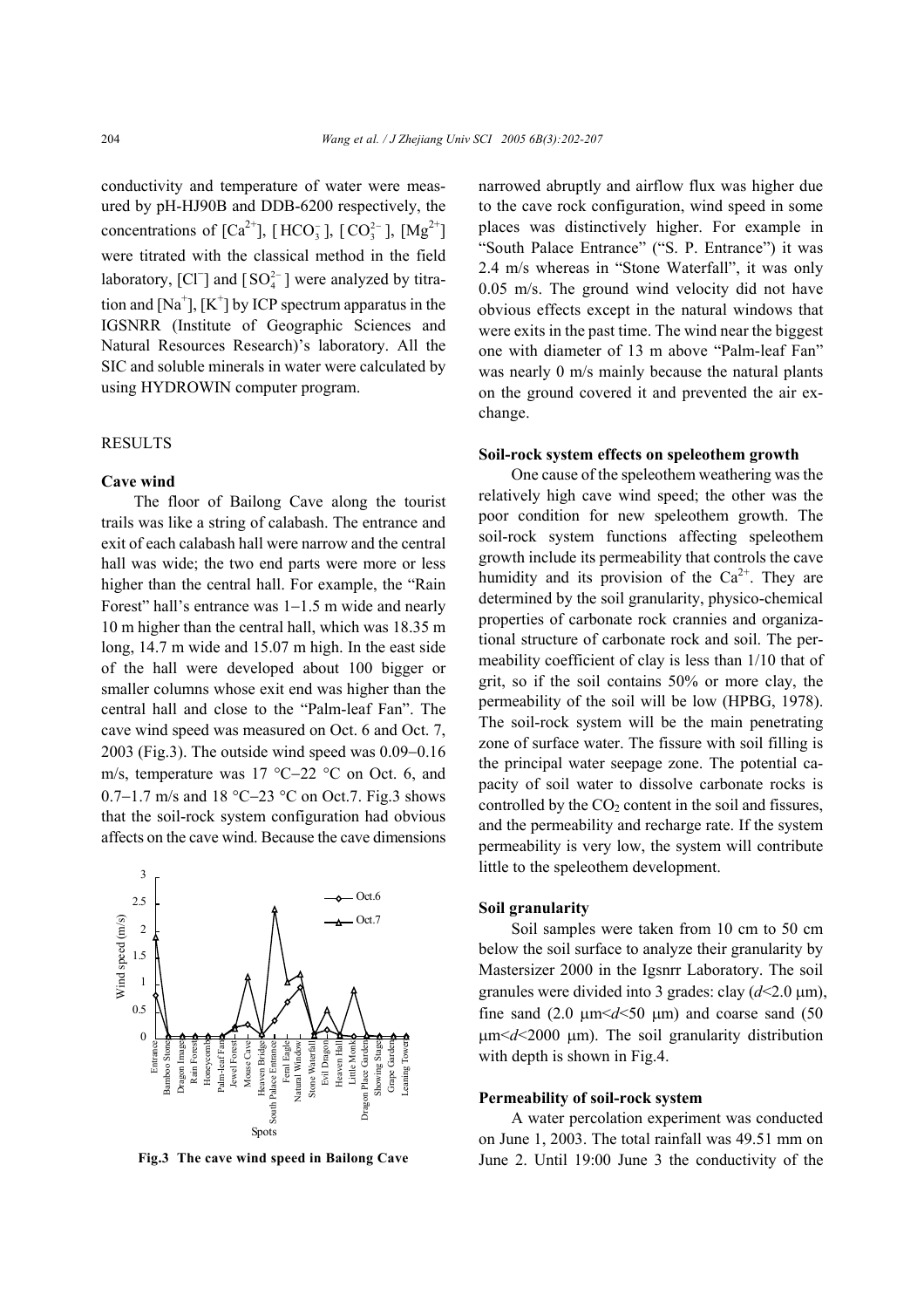

**Fig.4 Soil properties**

dripping water started to increase only at "Heaven Bridge" but there were no variations of water drop velocity and conductivity at other sites. At 19:00, June 4, the dripping velocity at "Experiment Table" increased from 3 drops per minute (drop/min) to 5 drop/min and at "Leaning Tower" the individual drops had become clusters of drops. On June 5, the dripping water velocity at all sites varied and on June 6, the velocity was very much faster than before. For example, it was very difficult to precisely count the drops at "Leaning Tower" and water samples were somewhat feculent. The dripping velocities variations are shown in Fig.5.





It was very clear that the variation patterns of dripping water in Bailong Cave may be classified into 3 types: the fast response at "Leaning Tower" and "Heaven Bridge", the medium-response at "Little Monk" and "Dragon Palace Garden" ("D. P.

Garden") and slow response at "Back Imperial Garden", "Evil Dragon" and "Grapes Garden". Under the same precipitation, Baiyun Cave of Hebei Province and Yaolin Cave of Zhejiang Province took 30 h to react to the rainfall, in contrast to Bailong Cave's at least 50 h. Fig.6 and Fig.7 explain that to some extent that  $CO<sub>2</sub>$  expulsion from the dripping water increased with increased dripping speed, which favors calcite deposition by chemical equilibrium:

$$
\text{Ca}(\text{HCO}_3)_2 \rightleftharpoons \text{CaCO}_3 \downarrow + \text{CO}_2 \uparrow + \text{H}_2 \text{O} \tag{5}
$$



# **Ca2+ provided by soil-rock system**

In the complete chemical processes described below, rainwater first percolates into the soil, flows through the limestone and finally drops down on the cave.

$$
H_2CO_3 \stackrel{\longrightarrow}{\longrightarrow} H^+ + HCO_3^-
$$
 (6)

$$
HCO_3^- \rightleftharpoons H^+ + CO_3^{2-} \tag{7}
$$

$$
CaCO3+H2O+CO2 \implies Ca2++2 HCO3- (8)
$$

 $MgCa(CO<sub>3</sub>)<sub>2</sub>+2H<sub>2</sub>O+2CO<sub>2</sub> \rightleftharpoons Mg<sup>2+</sup>+Ca<sup>2+</sup>+4 HCO<sub>3</sub><sup>-</sup>(9)$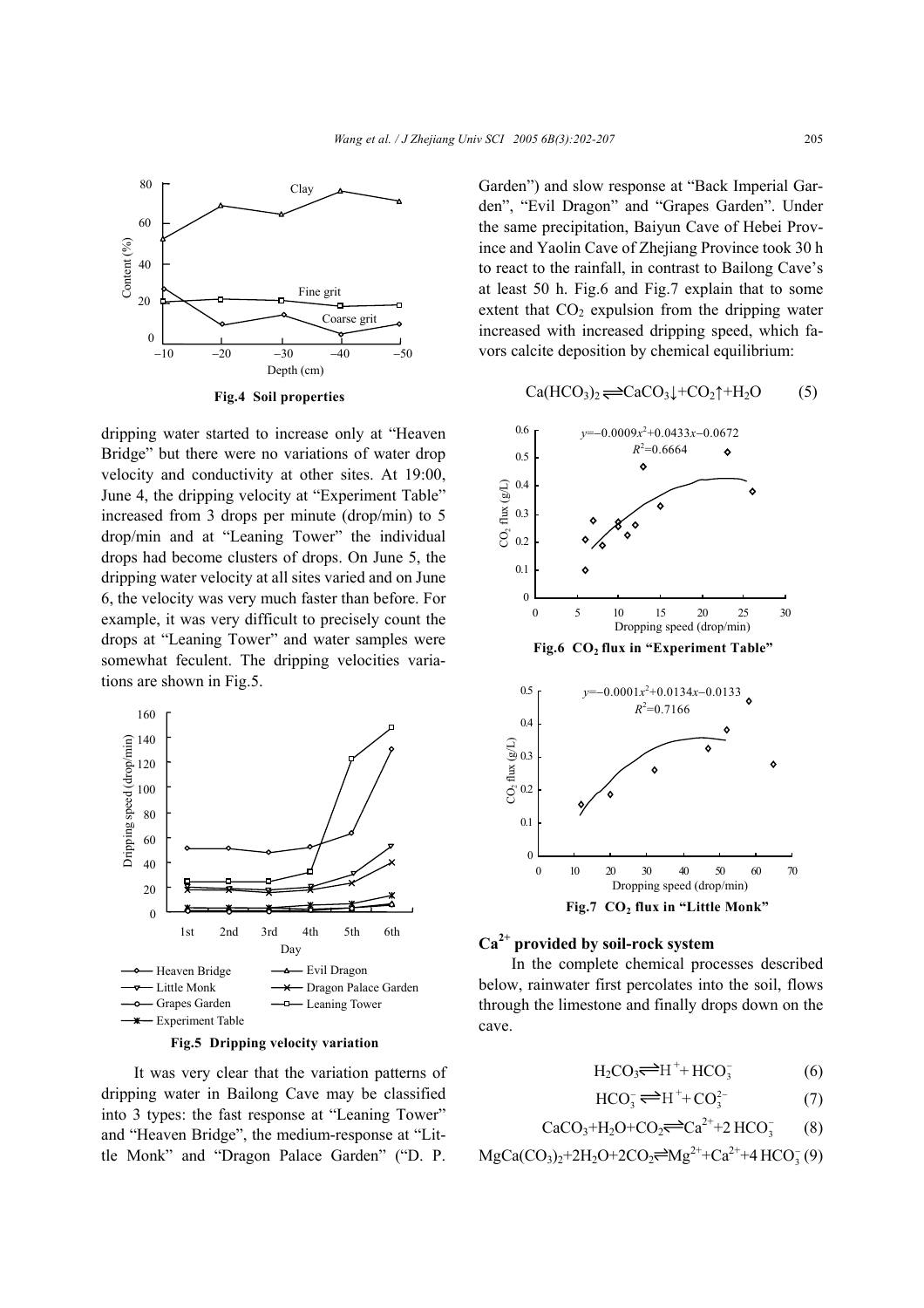$$
\text{Ca}^{2+} + 2 \text{HCO}_3 \rightleftharpoons \text{Ca}(\text{HCO}_3)_2 \tag{10}
$$

The chemical reactions  $(1)$ ,  $(2)$  and  $(6)–(10)$ occur in the soil-rock system and when the water drops down the chemical reaction (5) will take place in the cave. Besides the calcite and dolomite, gypsum, sodium chloride and other minerals also possibly exist in the soil-rock system. Their dissolution process can be expressed as

$$
CaSO_4 \Longleftrightarrow Ca^{2+} + SO_4^{2-} \tag{11}
$$

$$
NaCl \rightleftharpoons Na^{+} + Cl^{-}
$$
 (12)

Table 1 gives the chemical composition of 9 dripping water samples analyzed in June, 2003 at "Rain Forest", "Experiment Table", "Leaning Tower", "Little Monk", "Heaven Bridge", "Grapes Garden", etc. located in the upper level and lower level cave. The main mineral compositions (Table 2) were calculated on the HYDROWIN computer program using data in Table 1. The major minerals were dolomite and calcite.

# **CONCLUSION**

The soil-rock system strongly affects the cave wind speed and the properties of dripping water in the cave. Some conclusions may be drawn from the discussions above:

(1) The cave dimension structure distinctively affects the cave wind; wind at the narrow entrances and exits of the chamber are stronger than that in the central chamber. Most speleothems have been seriously weathered. Outer layers of some stalactites, stalagmites and drapery have become white powder.

(2) According to the different size distribution in the soil, the clay is the highest component at different depth. The response of dripping water to the rainwater percolation is slow compared to that in the limestone areas. The high density of joints and other openings in dolomite make it a mesh seepage body forming the pile of thin and high columns and stalactites.

(3) Study of 9 dripping water samples by HYDROWIN computer program showed that the major mineral in the dripping water was dolomite.

| Samp.          | $T({}^{\circ}C)$ | pН   | Cond.<br>$(\mu s/cm)$ | HCO <sub>2</sub><br>(mg/L) | $Ca^{2+}$<br>(mg/L) | $Mg^{2+}$<br>(mg/L) | $Cl^{-}$<br>(mg/L) | $Na+$<br>(mg/L) | $K^+$<br>(mg/L) | $SO_4^{2-}$<br>(mg/L) |
|----------------|------------------|------|-----------------------|----------------------------|---------------------|---------------------|--------------------|-----------------|-----------------|-----------------------|
|                |                  |      |                       |                            |                     |                     |                    |                 |                 |                       |
|                | 16.5             | 8.22 | 539                   | 209.45                     | 71.06               | 10.42               | 18.44              | 0.96            | 0.32            | 27.09                 |
| 2              | 16.8             | 7.51 | 968                   | 349.52                     | 88.62               | 32.1                | 44.18              | 0.88            | 25.86           | 23.07                 |
| 3              | 18.3             | 7.6  | 918                   | 357.37                     | 116.2               | 29.59               | 34.09              | 0.78            | 13.52           | 24.08                 |
| $\overline{4}$ | 16.7             | 8.26 | 206                   | 117.82                     | 33.44               | 14.04               | 12.87              | 0.43            | 0.11            | 34.11                 |
| 5              | 16.6             | 7.84 | 731                   | 314.17                     | 102                 | 26.58               | 14.61              | 0.43            | 0.45            | 50.16                 |
| 6              | 17.2             | 8.33 | 757                   | 267.05                     | 76.91               | 35.61               | 29.92              | 0.7             | 10.51           | 30.1                  |
| 7              | 18.6             | 8.41 | 705                   | 215.9                      | 62.7                | 32.1                | 28.18              | 0.53            | 9.02            | 13.04                 |
| 8              | 16.9             | 7.55 | 780                   | 324.65                     | 100.32              | 16.8                | 24.35              | 0.31            | 0.026           | 22.07                 |
| 9              | 16.8             | 7.64 | 678                   | 281.44                     | 84.44               | 7.52                | 24.35              | 0.35            | 0.021           | 2.01                  |

**Table 1 Water samples analyzing result in Bailong Cave** 

**Table 2 The dripping water type and the major dissolved minerals** 

| Samp.          | Water types      | Major minerals (arranged by decreasing content) | <b>SIC</b> |
|----------------|------------------|-------------------------------------------------|------------|
|                | $Ca-HCO3$        | Calcite dolomite anhydrite halite               | 0.872      |
| 2              | $Ca-Mg-HCO3$     | Dolomite calcite anhydrite halite               | 0.451      |
| 3              | $Ca-Mg-HCO3$     | Dolomite calcite anhydrite halite               | 0.684      |
| $\overline{4}$ | $Ca-Mg-HCO3-SO4$ | Dolomite anhydrite halite                       | 0.36       |
| 5              | $Ca-Mg-HCO3$     | Dolomite calcite anhydrite halite               | 0.789      |
| 6              | $Ca-Mg-HCO3$     | Dolomite anhydrite calcite halite               | 1.106      |
| 7              | $Ca-Mg-HCO3$     | Dolomite anhydrite calcite halite               | 1.044      |
| 8              | $Ca-Mg-HCO3$     | Calcite dolomite anhydrite halite               | 0.5        |
| 9              | $Ca-HCO3$        | Calcite dolomite anhydrite halite               | 0.525      |